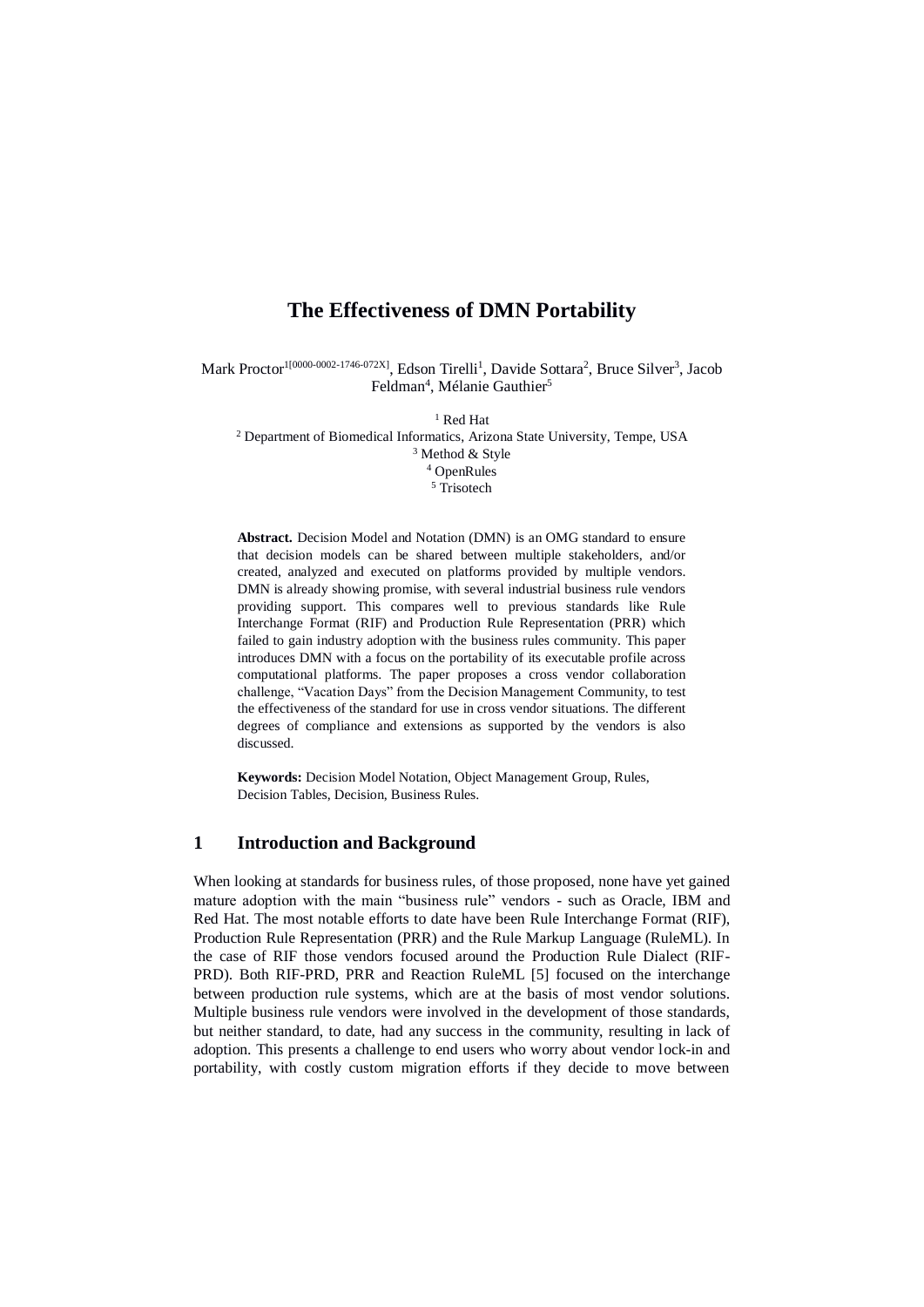vendors. Nevertheless, lack of support from the vendors is a disincentive for end users, and lack of demand from end users is a disincentive for vendors, resulting in vicious circles.

RIF was a large effort, from W3C, that attempted to provide interchange between a number of different rule types using XML. RIF rule semantics were modelled on Horn Logic [\[6\]](#page-13-1) and used the concept of dialects, where it provided the CORE dialect and others such as Base Logic Dialect (BLD) and Production Rules Dialect (PRD) could be layered. Five dialects were proposed as part of the standard. The MISMO organization presented a proof of concept "loan example" to test cross vendor interoperability using ILOG JRules (now IBM ODM) and Red Hat Drools using the RIF PRD dialect. Despite the success of the demonstration, and the involvement of both vendors, there was no further progress in adoption of this standard.

PRR was a more focused effort, from OMG, that attempted to only provide a standard for production rules with a visual model representation (UML) as well as an XML document. It proposed two meta models, PRR-Core and PRR-OCL, with the latter committing to the use of BasicOCL, a subset of the OCL standard, to express the rule logic, while the former did not make any specific recommendation as to what expression language should be adopted.

RuleML, along the lines of RIF, focuses on providing a concrete syntax for the expression of a variety of types of rules, with varying degrees of expressivity according to the underlying logic(s). To this end, RuleML is an actually a modular family of languages, which can be composed to target the exact level of expressivity required by each use case.

In contrast to previous efforts centered on business (production and/or ECA) rules, DMN does not aim to be an interchange language between systems or offer full production rule semantics. DMN allows to express the specifications of how a business problem should be solved by means of processing information according to a given corpus of knowledge (either declarative or imperative, prescriptive or descriptive), with the aim that different "reasoning agents", human or computer, can execute it. Since software agents executing production rules fall under this category, DMN provides an opportunity for business rule management system vendors to specify modular knowledge bases, and map them to something that can be executed on their production rule systems. The standard itself defines the required semantics of the standardized decision modeling constructs, but allows different vendors to execute them in a number of different ways. In fact, DMN focuses on the ability to define decisions, their information requirements, and the knowledge that influences the decision making processes. The assumption is that the results of one decision (making process) provides the answer to a precise business question, that can also be used as an input to other decision(s) until all the relevant answers are derived. The dependencies between decisions can be conceptualized as a graph, and expressed by means of a "Decision Requirements Graph". The actual decision making logic is abstracted by the standard, and, when explicitly expressed, is expected to be formalized as a computable "expression" in some kind of language and notation, the most common being a Decision Table.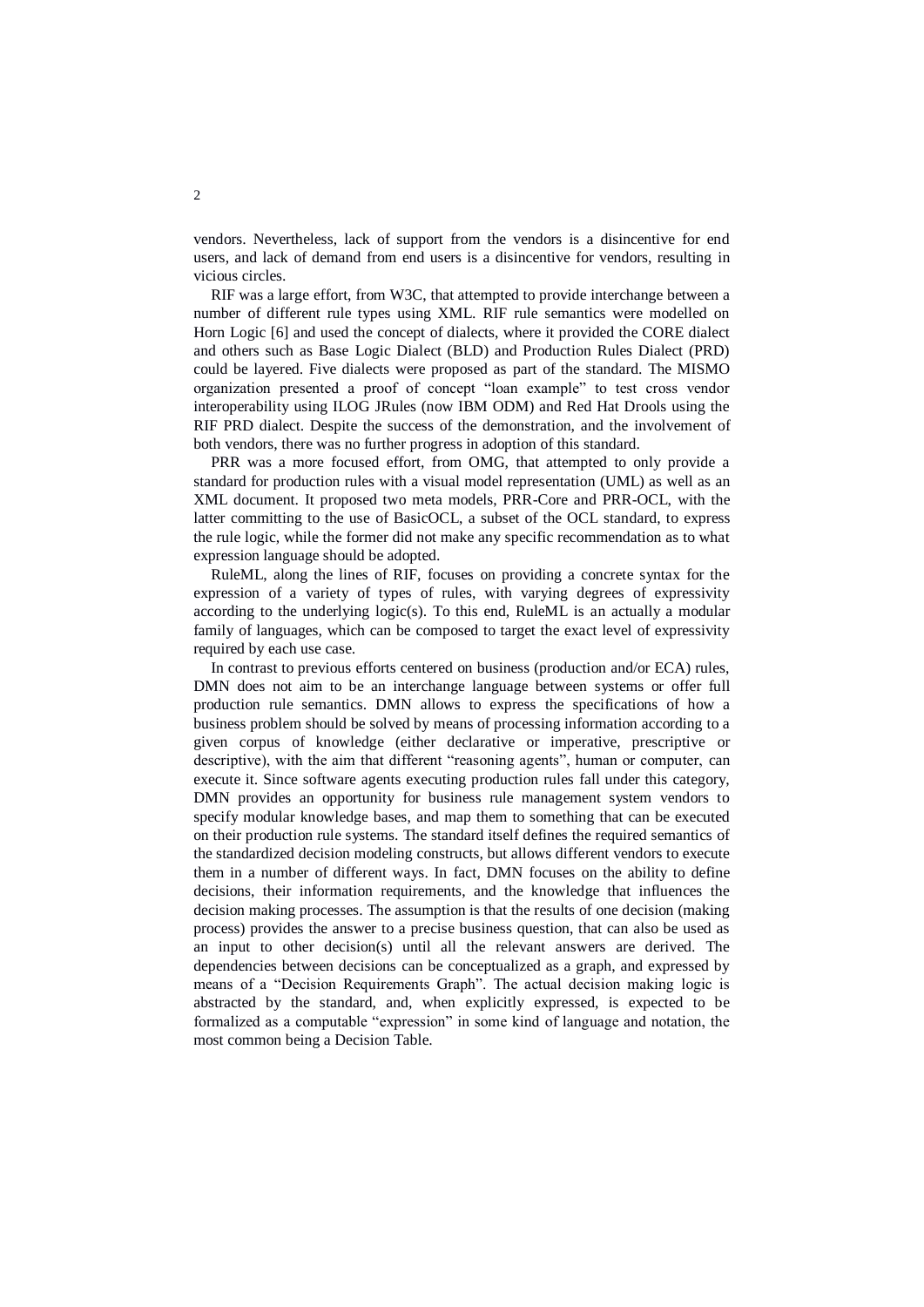The purpose of this work is to test the effectiveness of this standard, using the "Vacation Days" example taken from the DMCommunity Jan 2016 challenge, by executing a cross vendor workflow defined so that multiple vendors are involved in the authoring, analysis and runtime execution.

The life cycle of a knowledge artifact (the expression of a piece of business knowledge expressed in some knowledge representation and reasoning language) may include activities such as the authoring, curation, storage and retrieval, verification, simulation, execution, revision and presentation. Different vended systems are likely to provide different subsets of capabilities around such activities: the goal of DMN is to support full interoperability between such systems, and this endeavor aims to assess how far away a number of mainstream concrete implementations are from this ideal state.

## **2 Decision Model and Notation Overview**

The Decision Model and Notation (DMN) [\[1\]](#page-12-0) is a standard by the Object Management Group (OMG) [\[2\]](#page-12-1). It aims to bridge the gap between business models and executable implementations by defining a high level language with a common notation that is readily understandable by users across the business, from analysts to developers.

The actual specification builds on the experience acquired defining the Business Process Model and Notation (BPMN), its sibling specification. BPMN is used to model Business Processes. Interoperability and seamless integration between BPMN and DMN is also a goal of the specification.

DMN has been designed for "naturalistic" decision models, which mainly focus on the description of how humans make decisions, and "computable" decision models, which are intended for automated execution e.g. by a rule engine. From the perspective of the latter, DMN defines primarily 5 concepts:

- 1. Decision Requirement Diagrams (to establish relationships between data, knowledge and decisions)
- 2. Decision Tables (to specify decision making logic)
- 3. FEEL (the formal expression language for information processing within a decision making process)
- 4. Boxed expressions (a graphical format for complex expressions)
- 5. Metamodel and schema (formal definition of model elements, and XML interchange format)

The specification defines 3 incremental levels of conformance. For the formal definition of each conformance level, please refer to the DMN 1.1 [\[1\]](#page-12-0) specification, page 9. Here is an informal definition of the compliance levels:

1. Conformance Level 1: A conformance level 1 implementation is required to support Decision Requirement Diagrams, Decision Logic and Decision Tables, but the model does not need to be executable. Any language can be used to define the expressions, including natural, unstructured languages.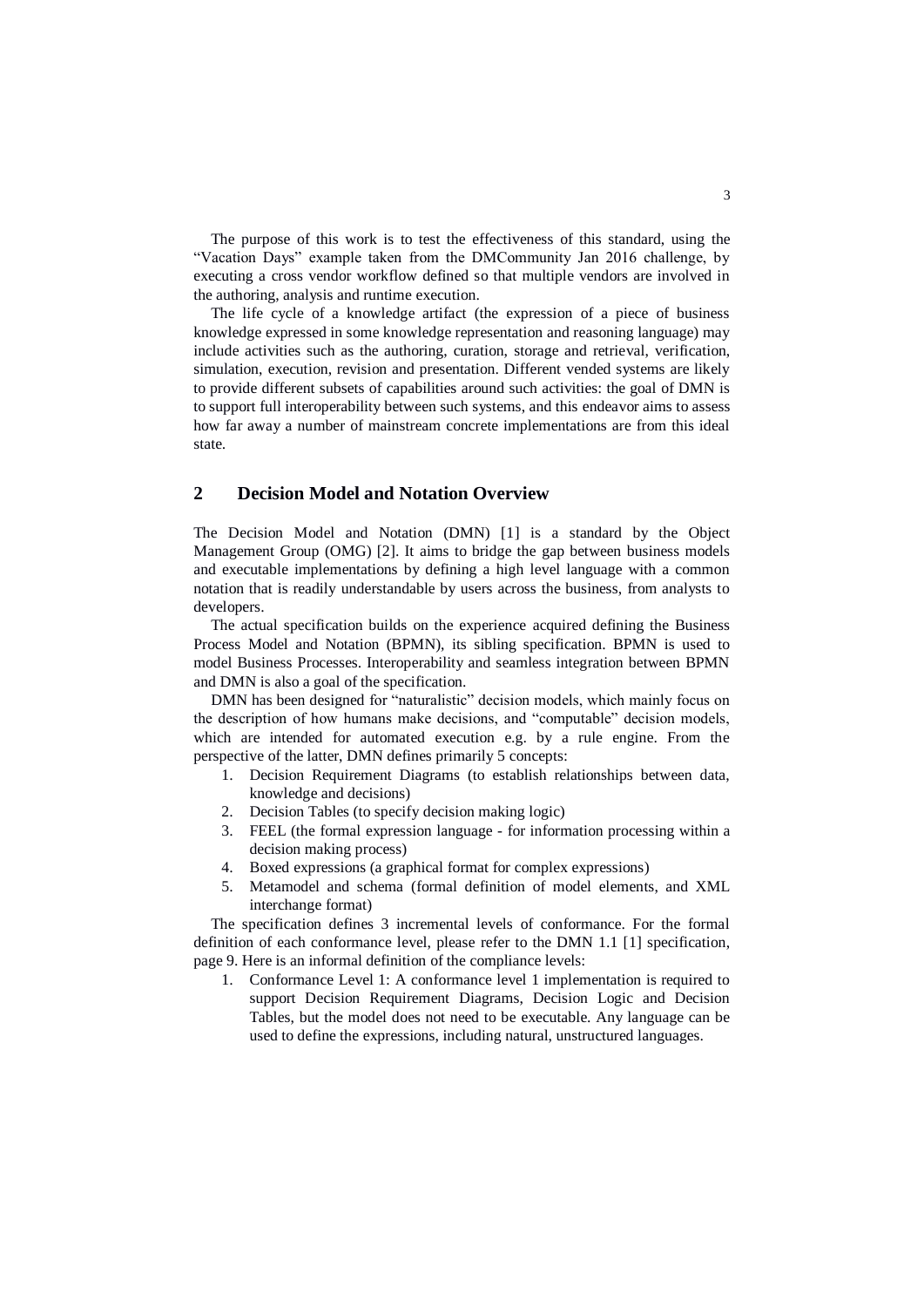- 2. Conformance Level 2: A conformance level 2 implementation is required to support the same as Conformance Level 1, but expressions should be written using the S-FEEL (Simplified FEEL) language, as defined in chapter 9 of the specification. Conformance level 2 models must be fully executable.
- 3. Conformance Level 3: A conformance level 3 implementation is required to support everything in Conformance Level 2, plus the full set of boxed expressions. In addition to that, all expressions can be written using the full FEEL language, as defined in chapter 10 of the specification.

DMN was designed for BPMN2 interoperability (see **[Fig. 1](#page-3-0)**) and decision models can be linked from a decision task within a business process model expressed using the BPMN2 standard. This relationship is usually manifested allowing to navigate from a business process diagram (that renders a BMPN2 process model) to a decision model diagram (that renders a DMN decision model).



*Fig. 1 BPMN2 Diagram using a DMN node [\[1\]](#page-12-0)*

#### <span id="page-3-0"></span>**2.1 Decision Requirement Graphs**

A Decision Requirements Graph (DRG) (see **[Fig. 2](#page-4-0)**) is a directed acyclic graph of nodes (see **[Fig. 3](#page-4-1)**) and the relationship between those nodes (see **[Fig. 4](#page-5-0)**), that models the decision making logic in a given business domain. A Decision Requirements Diagram (DRD) is a "view" on a DRG, i.e. a subset of the nodes and relationships, that emphasizes the decision making logic from the full DRG.

These graphs model the chain of decisions and its dependencies, with each decision node receiving an input and producing outputs for other decision nodes to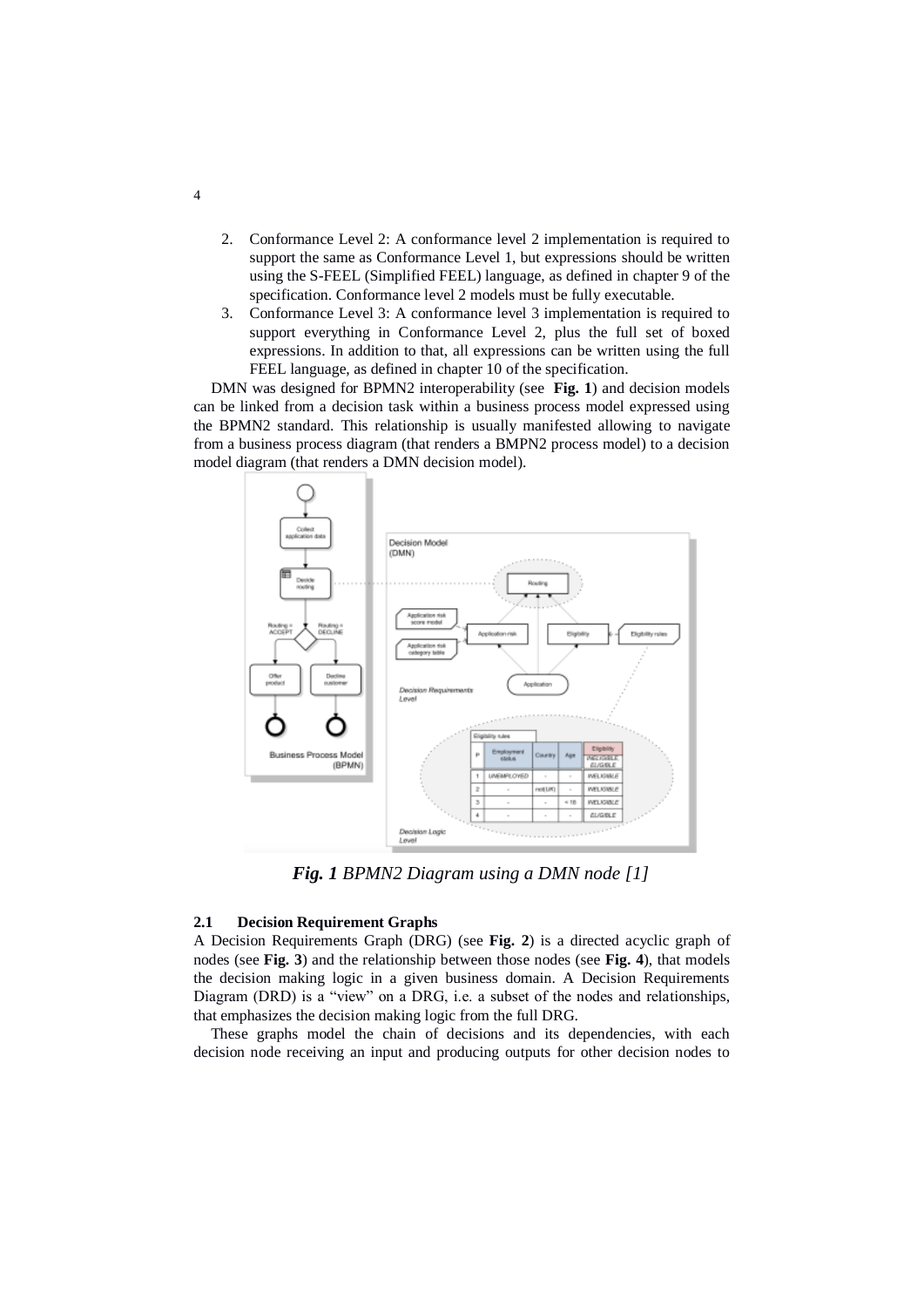consume. There is no single starting or end point. Instead each node defines the variables it needs in order for it to be able to evaluate: whenever those variables are available, an (informed) decision can be evaluated to produce more information, which in turn can result in other nodes being satisfied and evaluated. Nevertheless, DMN does not dictate whether decision models should be evaluated in a 'forward chaining' rather than a 'backward chaining' or a 'hybrid chaining' manner. The orchestration of decisions is left to the implementation (engines), or by orchestrating the decisions by means of business processes.



<span id="page-4-0"></span>

| Component |                                       | <b>Description</b>                                                                                                                                                                            | <b>Notation</b>              |  |
|-----------|---------------------------------------|-----------------------------------------------------------------------------------------------------------------------------------------------------------------------------------------------|------------------------------|--|
| Elements  | Decision                              | A decision denotes the act of<br>determining an output from a number<br>of inputs, using decision logic which<br>may reference one or more business<br>knowledge models.                      | Decision                     |  |
|           | <b>Hasiness</b><br>Knowledge<br>Model | A business knowledge model denotes<br>a function encapsulating business<br>knowledge, e.g., as business rules, a<br>decision table, or an analytic model.                                     | <b>Business</b><br>knowledge |  |
|           | <b>Input Data</b>                     | An input data element denotes<br>information used as an input by one<br>or more decisions. When enclosed<br>within a knowledge model, it denotes<br>the parameters to the knowledge<br>model. | Input data                   |  |
|           | Knowledge<br>Source                   | A knowledge source denotes an<br>authority for a business knowledge<br>model or decision.                                                                                                     | Knowledge<br>source          |  |

*Fig. 2 Decision Requirement Diagram [\[1\]](#page-12-0)*

<span id="page-4-1"></span>*Fig. 3 DRD Component Elements [\[1\]](#page-12-0)*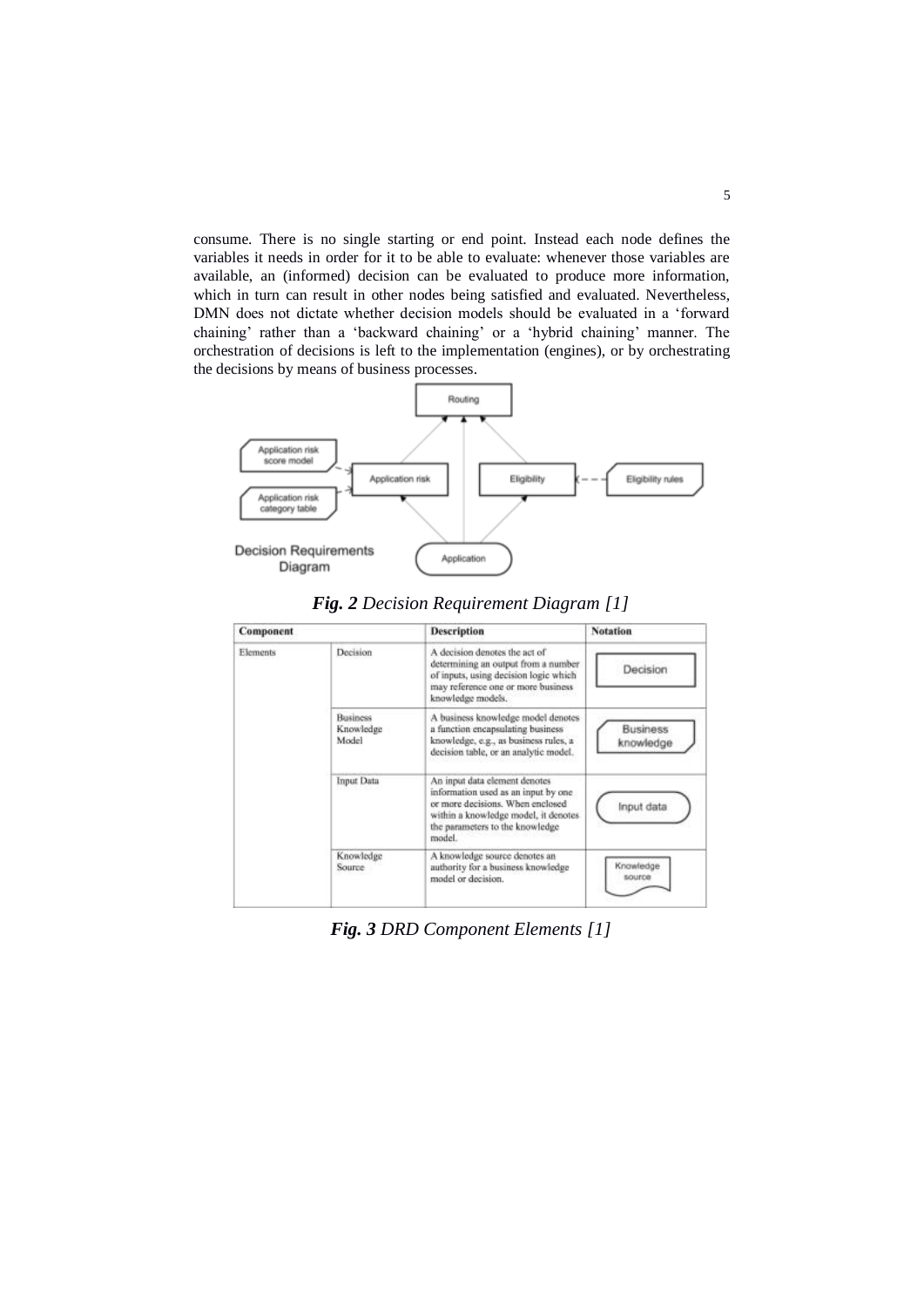| Component           |                                 | <b>Description</b>                                                                                                                               | <b>Notation</b> |
|---------------------|---------------------------------|--------------------------------------------------------------------------------------------------------------------------------------------------|-----------------|
| <b>Requirements</b> | Information<br>Requirement      | An information requirement denotes<br>input data or a decision output being<br>used as one of the inputs of a<br>decision.                       |                 |
|                     | Knowledge<br>Requirement        | A knowledge requirement denotes<br>the invocation of a business<br>knowledge model.                                                              |                 |
|                     | <b>Authority</b><br>Requirement | An authority requirement denotes the<br>dependence of a DRD element on<br>another DRD element that acts as a<br>source of guidance or knowledge. |                 |

*Fig. 4 DRD Component Requirements [\[1\]](#page-12-0)*

### <span id="page-5-0"></span>**2.2 Decision Tables**

DMN supports decision tables as one form of expression to determine the outcome of a decision making process. DMN Decision tables support both vertical and horizontal layout with single or multiple output columns, as well as a crosstab layout. Decision tables also specify a hit policy which controls the execution behavior of the table. **[Fig.](#page-5-1)  [5](#page-5-1)** shows a horizontal layout, with rules as rows and a single result column.



*Fig. 5 Decision Table [\[1\]](#page-12-0)*

#### <span id="page-5-1"></span>**DMN Hit Policies**

### **Single Hit**

- **U**nique Only one rule may match
- **A**ny Multiple rules may match but all give the same output value
- **P**riority The output with the highest priority is selected, where priority is given by the listed order of allowed values in the output column heading.
- **F**irst Select the output of the first rule that matches.

#### **Multiple Hit**

- **O**utput Order Returns all hits in decreasing output priority order.
- **R**ule order Returns all hits in rule order.
- Collection returns all hits in arbitrary order. An operator  $(4, 1, 1)$ ,  $(4, 1)$ can be added to apply a simple function to the outputs. If no operator is present, the result is the list of all the output entries.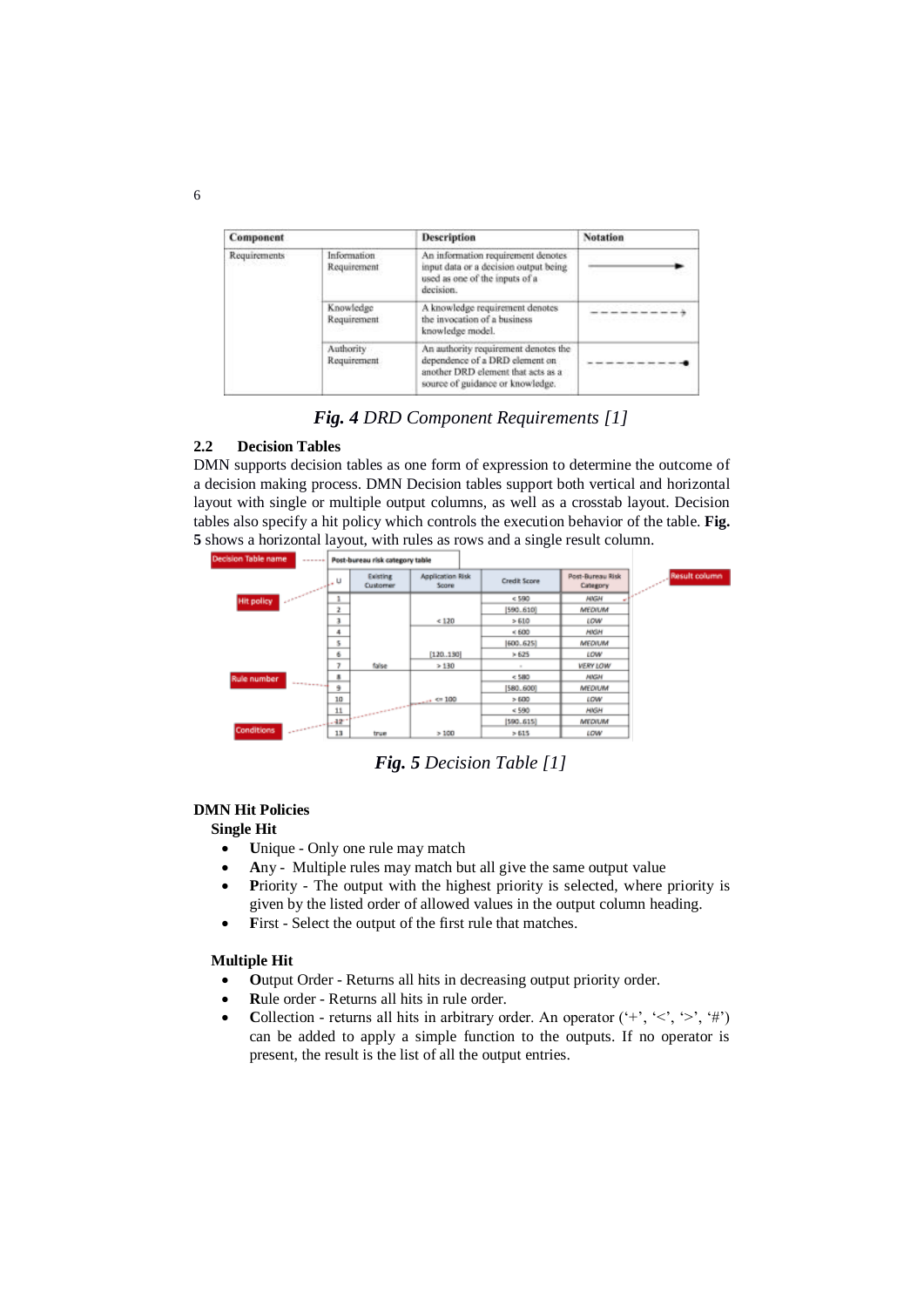#### **2.3 FEEL**

The DMN standard defines a new expression language called FEEL, that stands for "Friendly Enough Expression Language". The purpose of this new language is to define standard execution semantics that would be common to all models, allowing the model to produce the same results independently from the runtime environment.

It is a language designed to appeal to non-technical users, and the goal was that any user capable of authoring typical spreadsheet formulas would be able to learn and use FEEL.

In FEEL, every expression is a formula that produces a value. FEEL expressions are side effect free and variables are immutable.

FEEL defines just a few common data types: string, boolean, number, date, time, and duration types. These types can be restricted to enumerated values or ranges, and can be combined to form complex data structures. FEEL variables may include lists and tables, as well. FEEL provides a large number of built-in functions and operators.

## **2.4 Boxed Expressions**

Boxed expressions are expressions presented in tabular formats. It is a way to decompose complex logic in tables making them more readable. For instance, the following example (see **[Fig. 6](#page-6-0)**) is a boxed expression called "Context". A Context is a list of key-value pairs represented as a table with two columns, where the first column is the key (or variable name) and the second column is the value (represented as a FEEL expression). The last row of a Context Boxed Expression does not have a name and the result of its value expression is the result of the boxed expression as a whole.



*Fig. 6 Boxed Expression [\[1\]](#page-12-0)*

<span id="page-6-0"></span>DMN supports the following types of boxed expressions:

- Decision Tables
- FEEL expressions
- Boxed invocation
- Boxed context
- Boxed lists
- **Relations**
- **Boxed functions**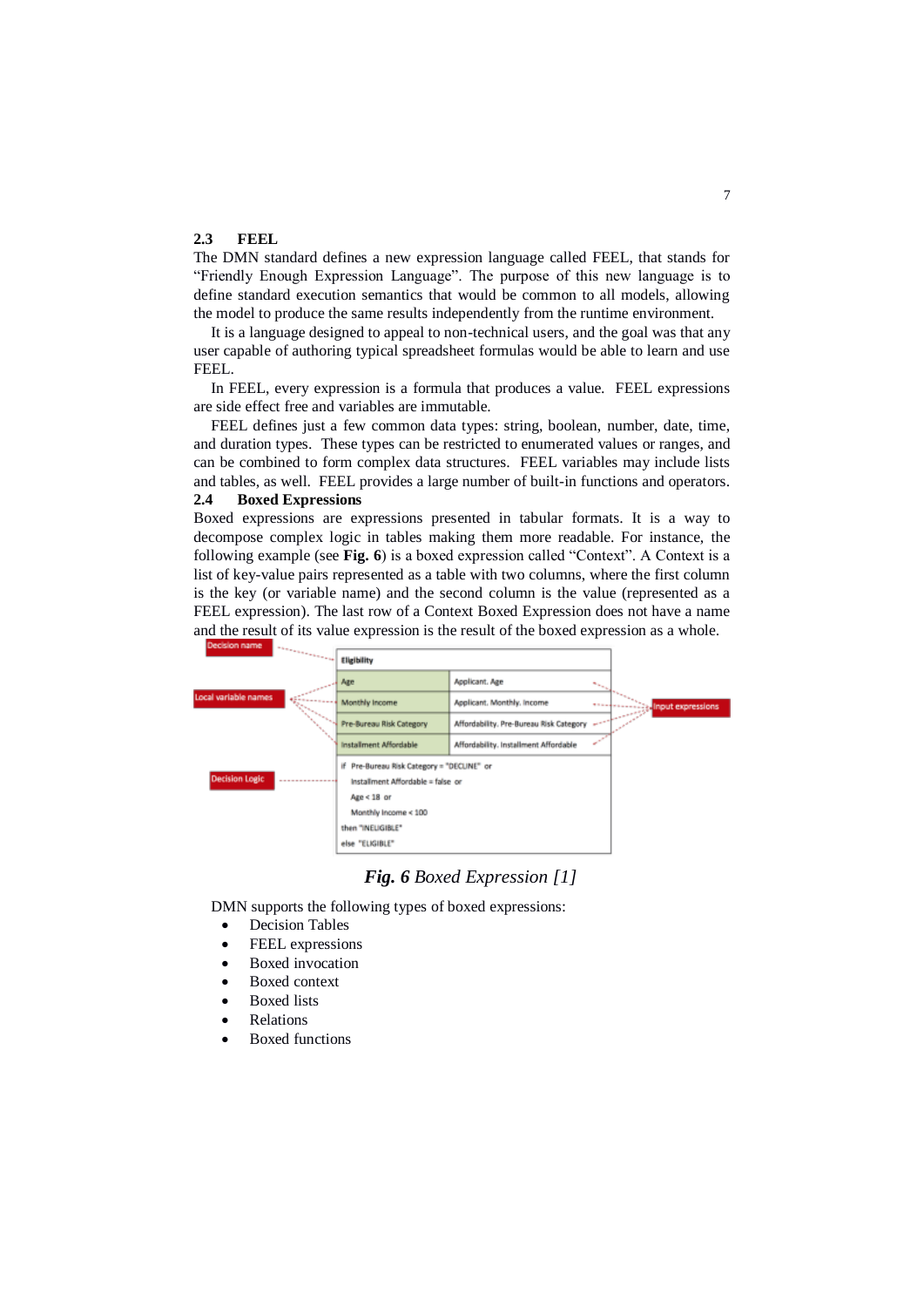Boxed expressions can be nested. For instance, a Decision Table can be a value of a context entry in a Context Boxed Expression.

## **2.5 Metamodel and XML Schema**

The metamodel defines all the components of a DMN model, its properties and semantics. By bringing formal precision to the element definitions, they ensure DMN models can produce the same results when executed by different decision engines.

The XML schema, on the other hand, is the standard syntax that enables interoperability between different engines. One of the DMN metamodels, the "decision metamodel", is shown in **[Fig. 7](#page-7-0)**. DMN defines XML for each its metamodels.



*Fig. 7 Decision metamodel*

## <span id="page-7-0"></span>**3 Degrees of Vendor Support**

While DMN has gained good vendor support for a common denominator, already allowing for end users to work in a multi-vendor situation, it still has to gain wider support for full compliance. Known areas that have limited support include:

- Full FEEL support, including variable names with spaces and special characters
- Boxed Expressions
- **Contexts**
- Loops
- Filter Expressions (table lookups)
- Decision Requirement Diagram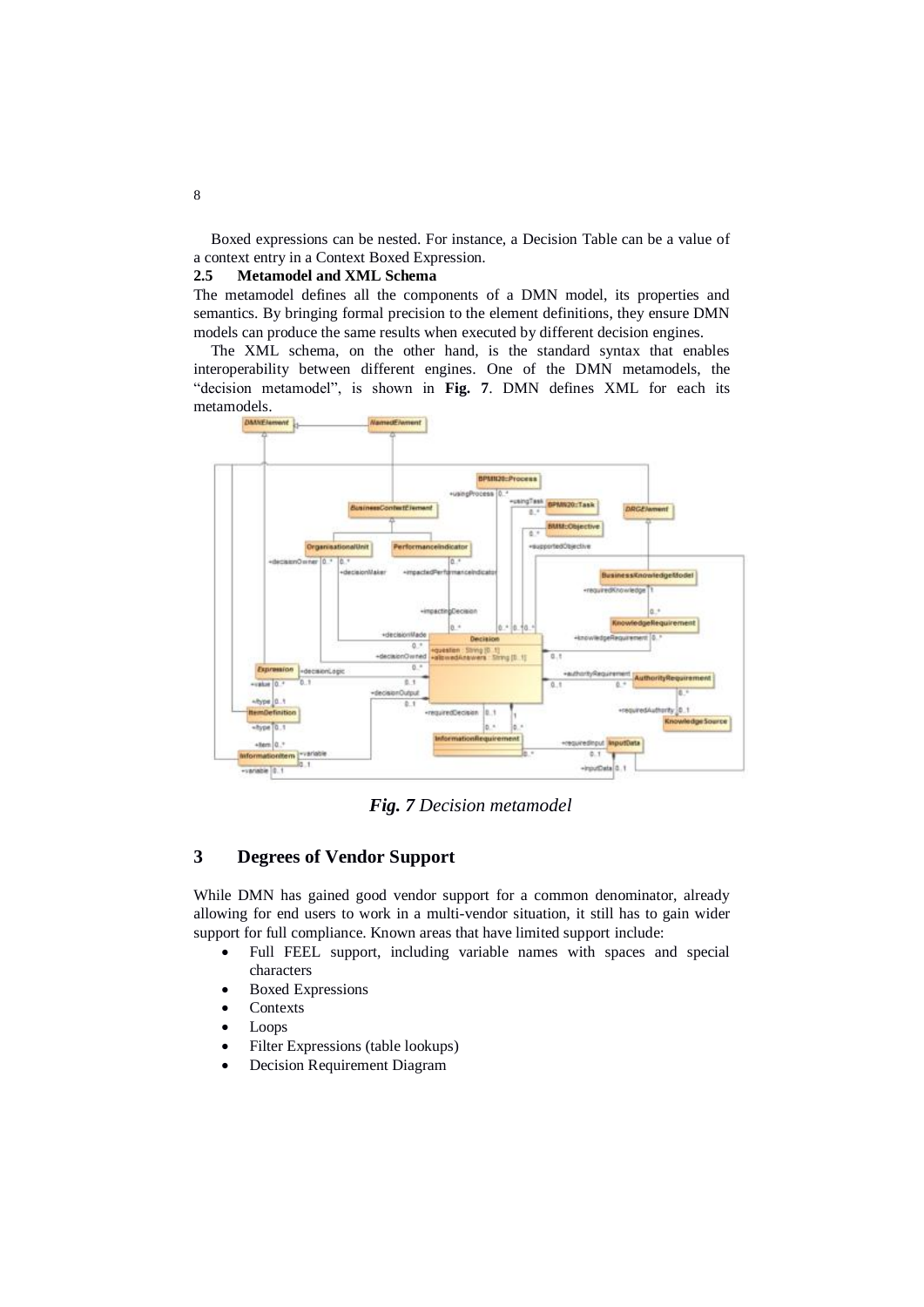As of now there is no clarity or transparency on what is supported across vendors, or what this common denominator is. Most vendors have not yet gained full CL2, so there is a long way to go before wider CL3 adoption is made. This places a burden on the end user to understand what this common denominator is and keep their models within that to ensure what they create is portable. Work is underway on a community driven TCK [\[8\]](#page-13-2) that over time may help bring clarity for end users. This paper is not going to detail what each vendor does or doesn't support, this must be done fairly and would require a full TCK with a feature by feature breakdown which is not available until the TCK reaches more maturity.

Furthermore, several vendors are proposing extensions to address customer needs. This will also represent problems with portability and end users should be fully aware of those extensions, before adopting them. In some cases, efforts may be underway to have those extensions adopted within the standard.

## **4 The Vacation Days Challenge**

#### **4.1 The Problem**

The Decision Management Community (http://DMCommunity.org) runs regular challenges which provide plenty of potential source material. Most vendors do not have full DMN support yet so it's important that we pick an example that uses the common denominator that is supported. Vacation Days [\[9\]](#page-13-3) challenge was submitted for January 2016 and multiple vendors provided DMN based solutions that fell within the CL2 conformance level. It was a nice challenge with elegant solutions, although a little on the small and simple side, that broke down into multiple different concerns that helped create a clean solution that demonstrates both DRDs and decision tables. For this paper the solution submitted by Jacob Feldman [\[12\]](#page-13-4), from OpenRules, was used as the base. Small changes where applied, to ensure it could run across all vendors' products. This was not as easy as first hoped. For example, 'if' was not supported by all vendors, which was used in the solution submitted by Gary Hallmark [\[11\]](#page-13-5), from Oracle. Professor Jan Vanthienen provides a scoring metric [\[10\]](#page-13-6) for all submissions and evaluates them on the following criteria: traceable, maintainable, overview and conformant.

#### **The Vacation Days Challenge**

The number of vacation days depends on age and years of service.Every employee receives at least 22 days. Additional days are provided according to the following criteria:

- 1. Only employees younger than 18 or at least 60 years, or employees with at least 30 years of service will receive 5 extra days.
- 2. Employees with at least 30 years of service and also employees of age 60 or more, receive 3 extra days, on top of possible additional days already given.
- 3. If an employee has at least 15 but less than 30 years of service, 2 extra days are given. These 2 days are also provided for employees of age 45 or more. These 2 extra days cannot be combined with the 5 extra days.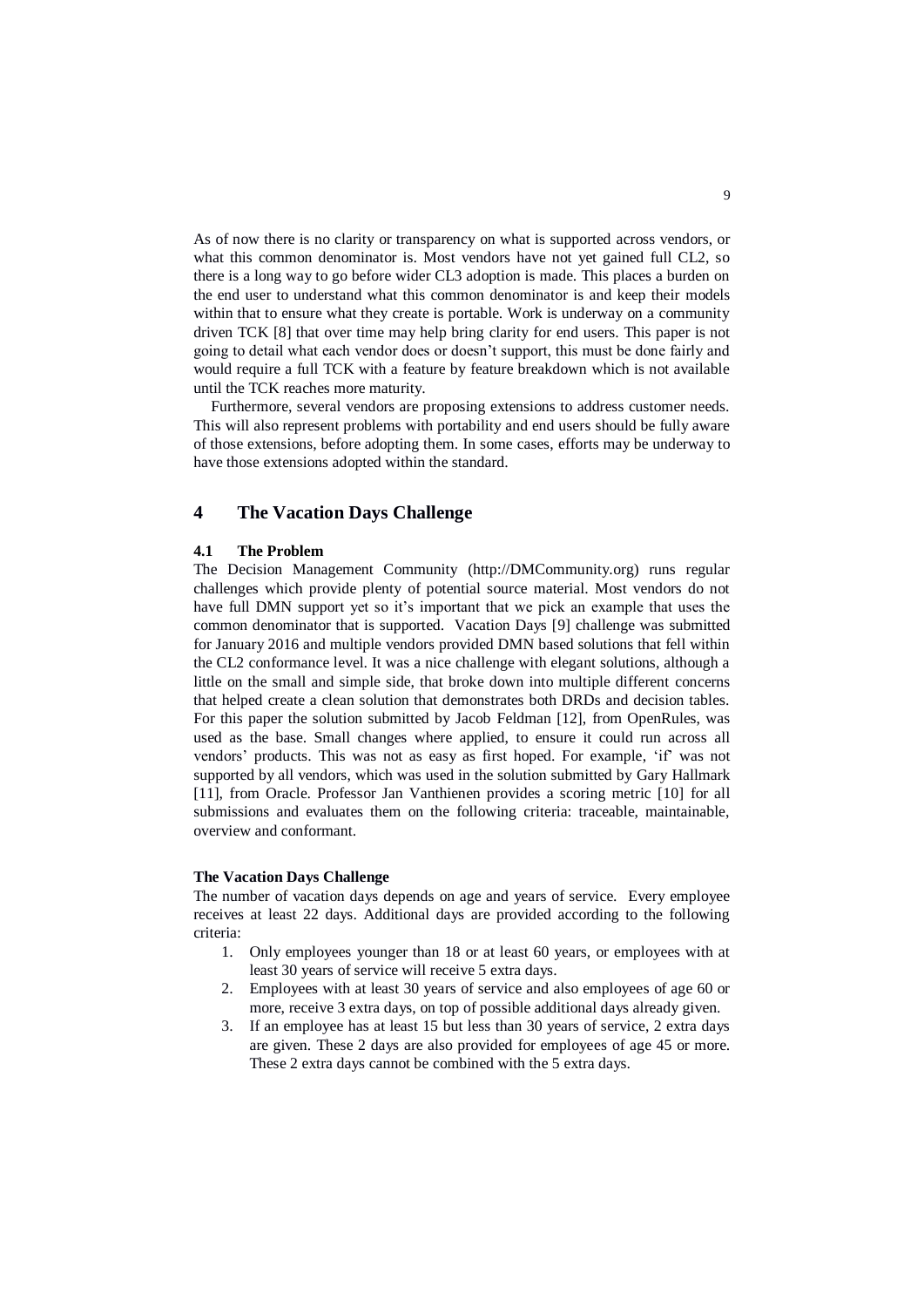## **4.2 The Solution**

Following the DMN standard, the high-level solution is modelled in a DRD (Decision Requirements Diagram) that is presented in **[Fig. 8](#page-9-0)**. Each node of the diagram is explained in the following sections.



*Fig. 8 DRD for Vacation Days*

## <span id="page-9-0"></span>**Input Nodes**

This problem statement defines two inputs: the age and the number of years of service of the employee.

### **Extra Days**

The problem statement presents 3 different rules/cases for extra vacation days. Although the cases can be combined into a single expression or single decision table, in order to improve the maintainability of the solution, a separate decision table was defined for each case. The three cases are presented in figures **[Fig. 9](#page-10-0)**, **[Fig. 10](#page-10-1)**, **[Fig. 11](#page-10-2)** and **[Fig. 12](#page-11-0)**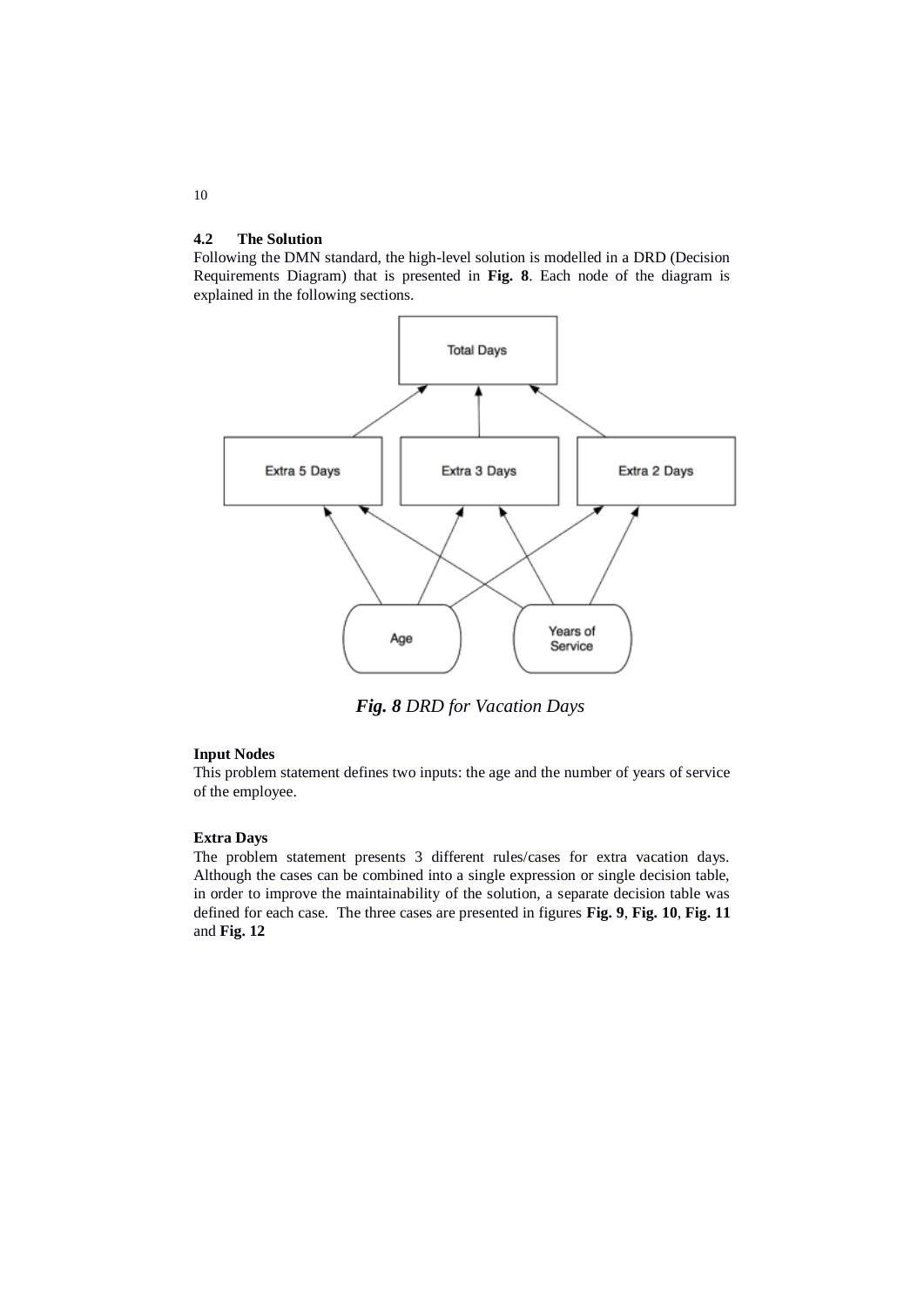| <b>Extra 5 Days</b> |                |                         |              |
|---------------------|----------------|-------------------------|--------------|
| F                   | Age            | <b>Years of Service</b> | Extra 5 Days |
| 1                   | < 18           | $\blacksquare$          | true         |
| $\overline{2}$      | $>= 60$        | $\,$                    | true         |
| $\overline{2}$      | $\equiv$       | $>=30$                  | true         |
| 3                   | $\blacksquare$ | $\blacksquare$          | false        |

*Fig. 9 Extra 5 Days*

<span id="page-10-0"></span>

| <b>Extra 3 Days</b> |                |                         |              |
|---------------------|----------------|-------------------------|--------------|
| F                   | Age            | <b>Years of Service</b> | Extra 3 Days |
|                     | $\blacksquare$ | $>=30$                  | true         |
| $\overline{2}$      | $>= 60$        | -                       | true         |
| 3                   | $\frac{1}{2}$  | $\frac{1}{2}$           | false        |

*Fig. 10 Extra 3 Days*

<span id="page-10-1"></span>

| <b>Extra 2 Days</b> |                |                         |              |
|---------------------|----------------|-------------------------|--------------|
|                     | Age            | <b>Years of Service</b> | Extra 2 Days |
| 1                   | ۰              | [1530]                  | true         |
| $\overline{2}$      | $>= 45$        | ۰                       | true         |
| 3                   | $\blacksquare$ | $\blacksquare$          | false        |

<span id="page-10-2"></span>*Fig. 11 Extra 2 Days*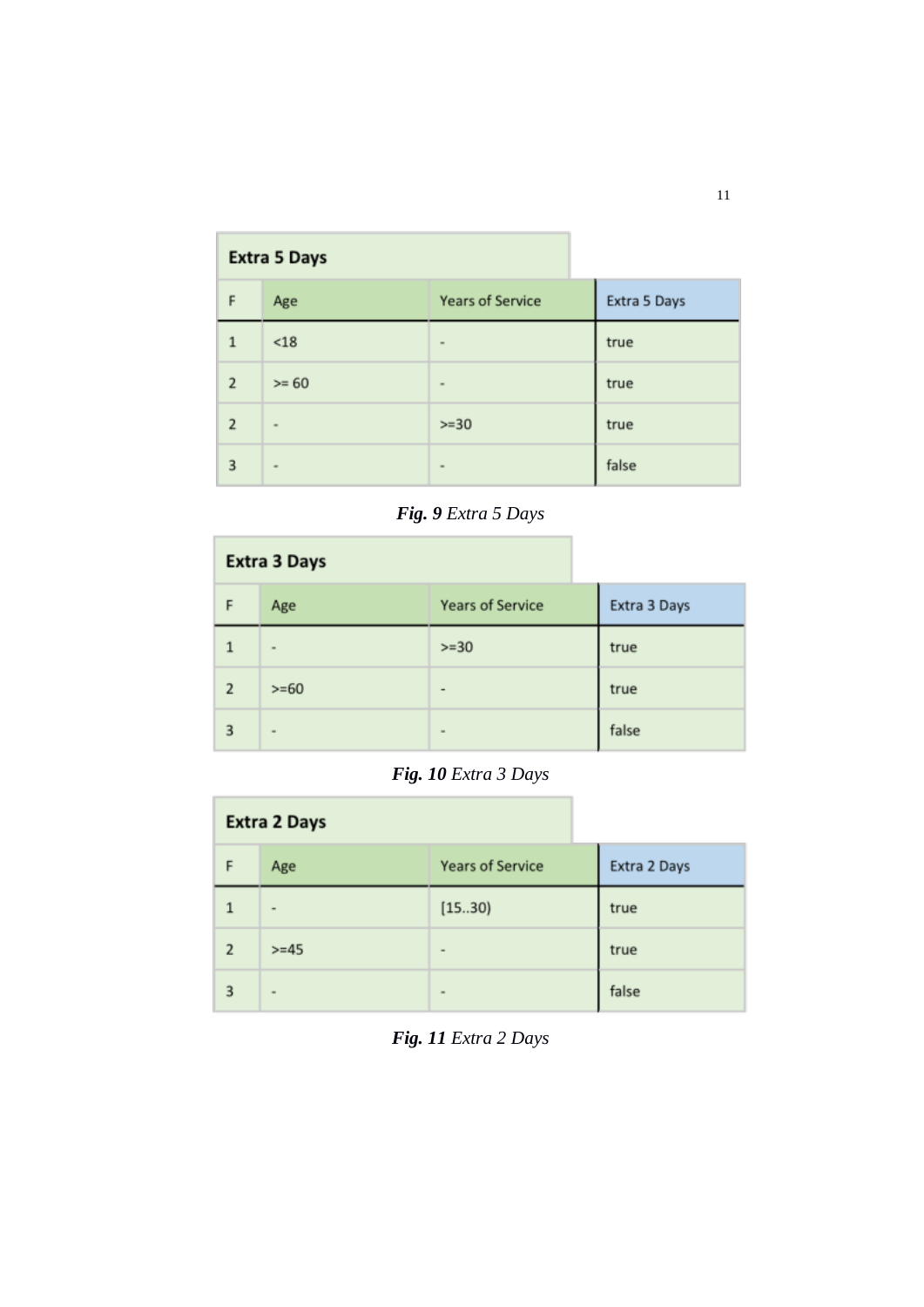It is important to note that for simple decision tables like this, there are several hit policies that could be used with the same result (for instance, Priority ("P") policy would also work).

### **4.3 Total Vacation Days**

Calculating the total vacation days is then a trivial summation of all the component decisions, with a single caveat: the problem statement indicates that the extra vacation days from cases 1 and 3 are not cumulative. There are several ways of doing this and the example uses a decision table, because it is easy to understand and works across all the tools:

| <b>Total Vacation Days</b> |                          |                |              |                            |
|----------------------------|--------------------------|----------------|--------------|----------------------------|
| $C+$                       | Extra 5 Days             | Extra 3 Days   | Extra 2 Days | <b>Total Vacation Days</b> |
| 1                          | $\overline{\phantom{a}}$ | ٠              | $\sim$       | 22                         |
| $\overline{2}$             | true                     | $\sim$         | $\sim$       | 5                          |
| $\overline{3}$             | $\equiv$                 | true           | $\sim$       | $\overline{\mathbf{3}}$    |
| $\overline{4}$             | false                    | $\blacksquare$ | true         | $\overline{2}$             |

## *Fig. 12 Total Vacation Days*

<span id="page-11-0"></span>The "Collect SUM" hit policy adds up the values of all matching rows, calculating the total vacation days. The model is very easy to read and understand.

#### **4.4 Results**

Here is a table with some results generated by the solution.

| Input |                         | Output                     |
|-------|-------------------------|----------------------------|
| Age   | <b>Years of Service</b> | <b>Total Vacation Days</b> |
| 16    |                         | 27                         |
| 25    | 5                       | 22                         |
| 44    | 20                      | 24                         |
| 44    | 30                      | 30                         |
| 50    | 20                      | 24                         |
| 50    | 30                      | 30                         |
| 60    | 20                      | 30                         |

# *Fig. 13 Results*

## **4.5 Cross Vendor Collaboration Workflow**

The cross vendor collaborative workflow involves 5 different vendors, each addressing a different part of the workflow.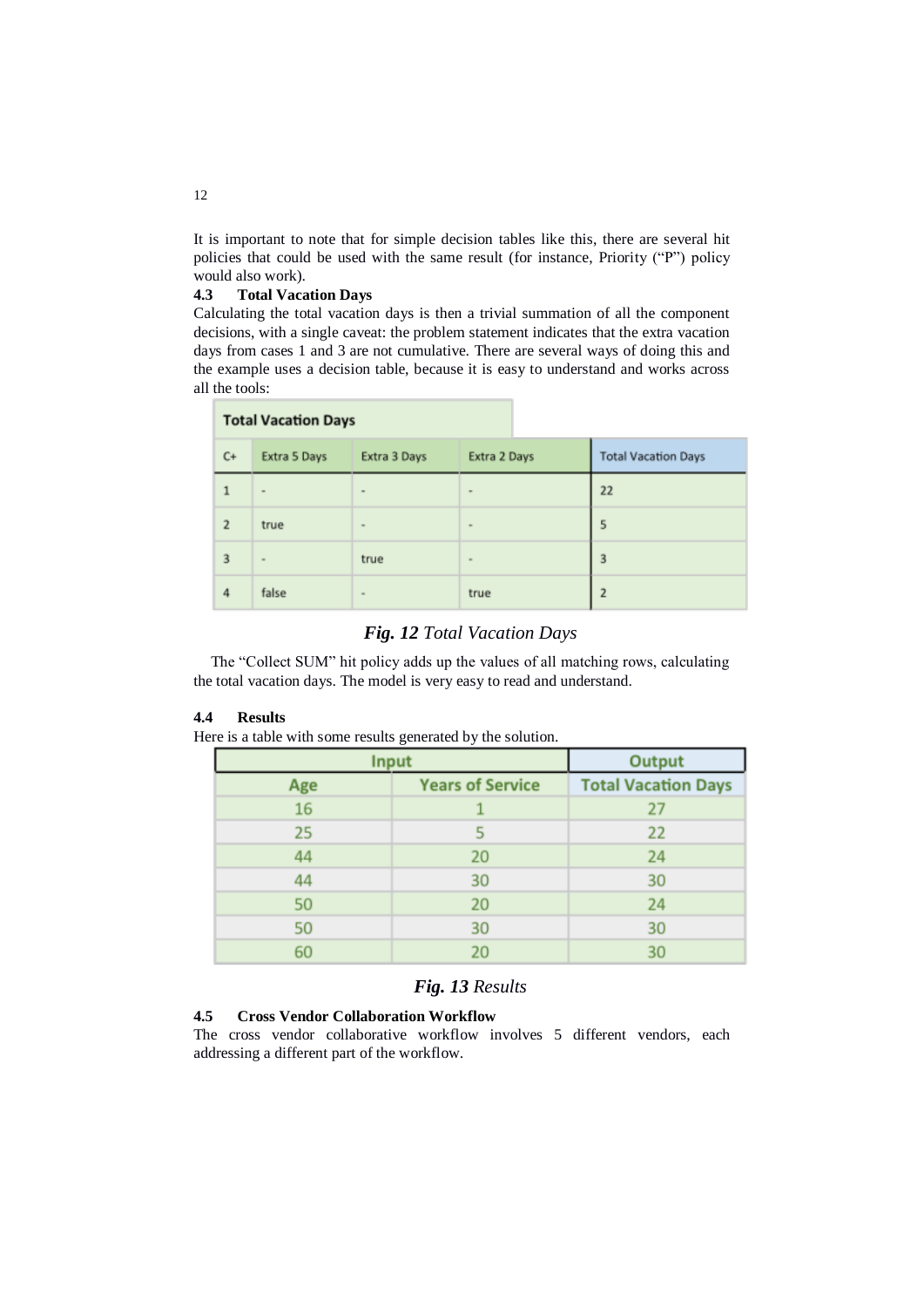

*Fig. 14 Cross Vendor Collaboration Workflow*

## <span id="page-12-2"></span>**5 Conclusion**

Using a subset of DMN we have managed to take an example involving DRDs and decision tables and create, analyze and execute those across multiple vendor's products. While there is little full CL2 or CL3 compliance yet, this is a stronger starting point that either RIF-PRD or PRR managed to attain. Although it should be noted that DMN's goals are different. RIF-PRD and PRR were about interchange between two systems and not the primary authoring target of those systems. DMN primarily addresses portability, allowing the same document to run in different systems – rather than interchange native documents between systems. DMN still presents many challenges to early adopters due to lack of clarity on the degree of support across vendors and this will be the next challenge for DMN. As shown in the demo it can be a case of trial and error to find that portable common denominator. This makes it difficult to know what can or cannot be used from DMN while still ensuring models remain portable. The community driven TCK will be an important tool to help drive DMN to that next level, providing the clarity and transparency that customers need. In the early stages where there is still not full CL2 or CL3 compliance, it will not be enough to say whether a vendor meets CL2 or CL3. Instead it must provide a detailed breakdown of what is and isn't supported by a vendor, so end users can use this information to guide them through the trial and error process of making portable documents.

# **References**

- <span id="page-12-0"></span>1. Decision Model Notation 1.1,<http://www.omg.org/spec/DMN/1.1>
- <span id="page-12-1"></span>2. Object Management Group[, http://www.omg.org/](http://www.omg.org/)
- 3. Rule Interchange Format,<https://www.w3.org/TR/rif-overview/>
- 4. Production Rule Representation,<http://www.omg.org/spec/PRR/>